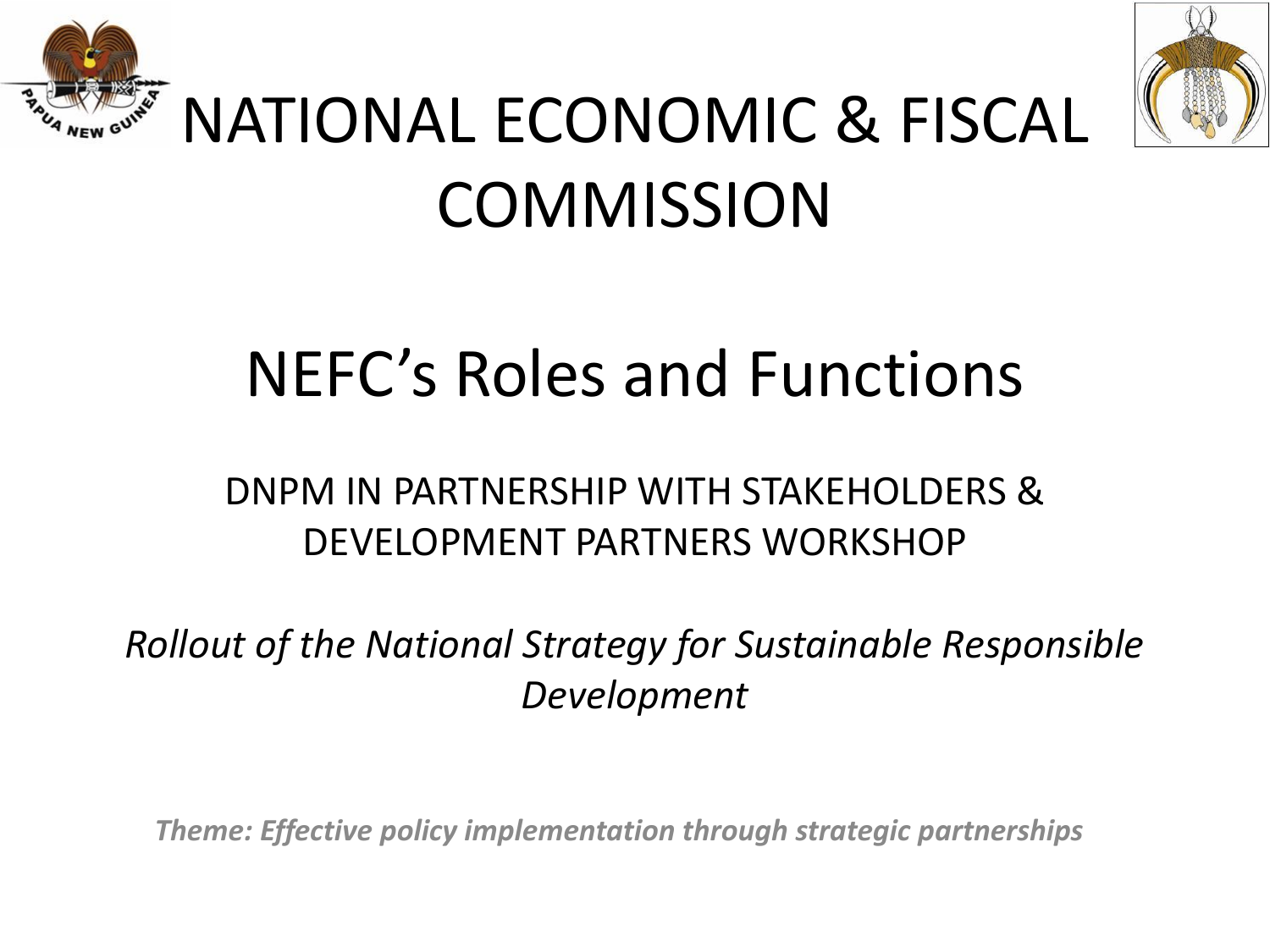# **Outline**

- NEFC's mandate and its main function in the Intergovernmental Financing system
- Linking NEFC's roles and responsibilities in support to the Government National Policies
- Challenges currently faced
- Highlight the other activities that NEFC does; e.g. monitoring system of the agency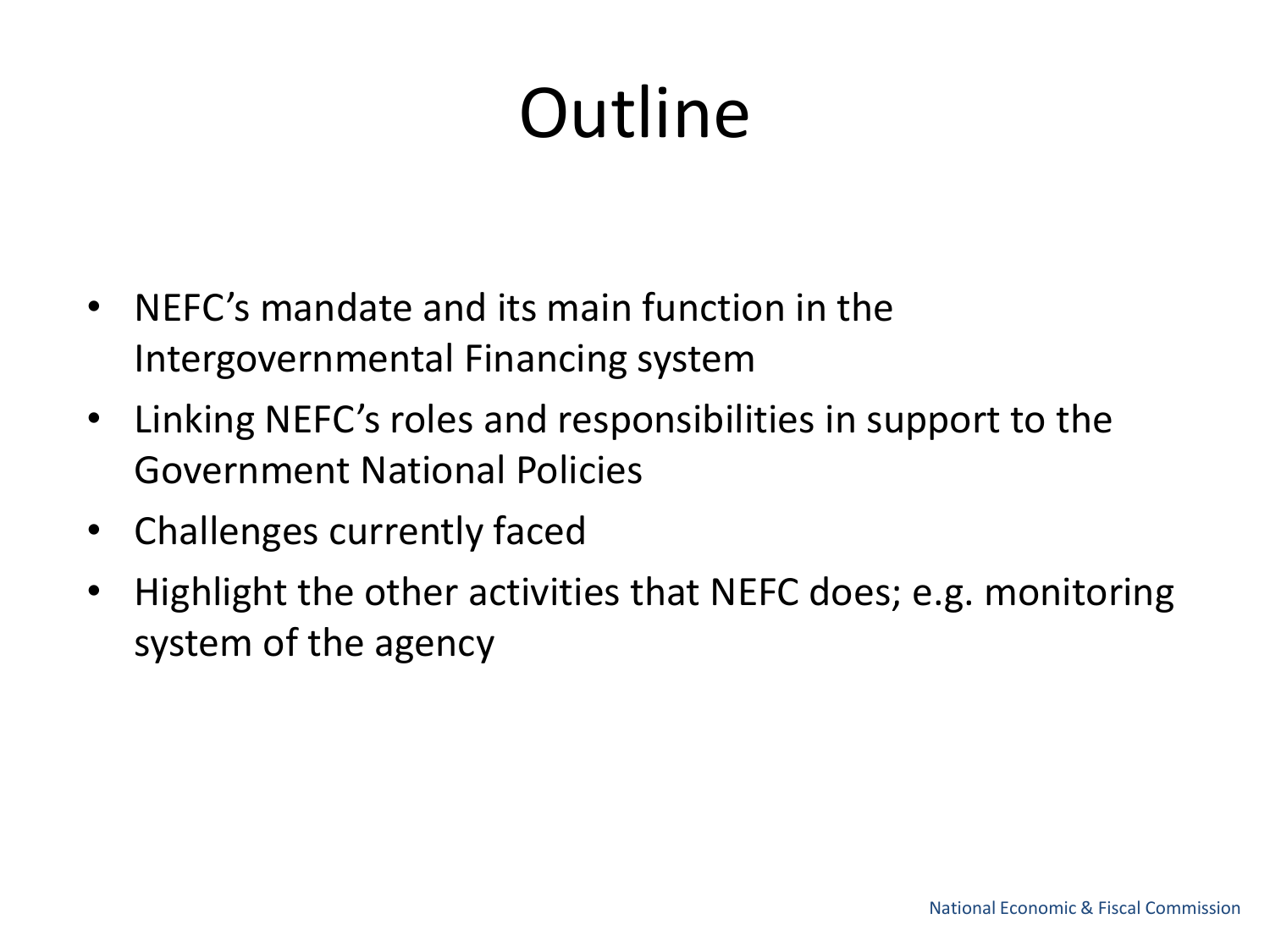## NEFC's mandate and main function

- The National Economic & Fiscal Commission (NEFC) is a constitutional office where its roles and functions are spelt out in section 187H of the Constitution and section 117 of the Organic Law on Provincial & LLG.
- NEFC's mandate is to provide independent advice on intergovernmental financing.
- The *Intergovernmental Relations (Functions and Funding) Act 2009*  provides the NEFC with specific responsibilities in which the most vital responsibility of the Commission is to provide advice to the Treasurer on the amount of funding that Provincial and Local Level Governments should receive for recurrent non-salary grants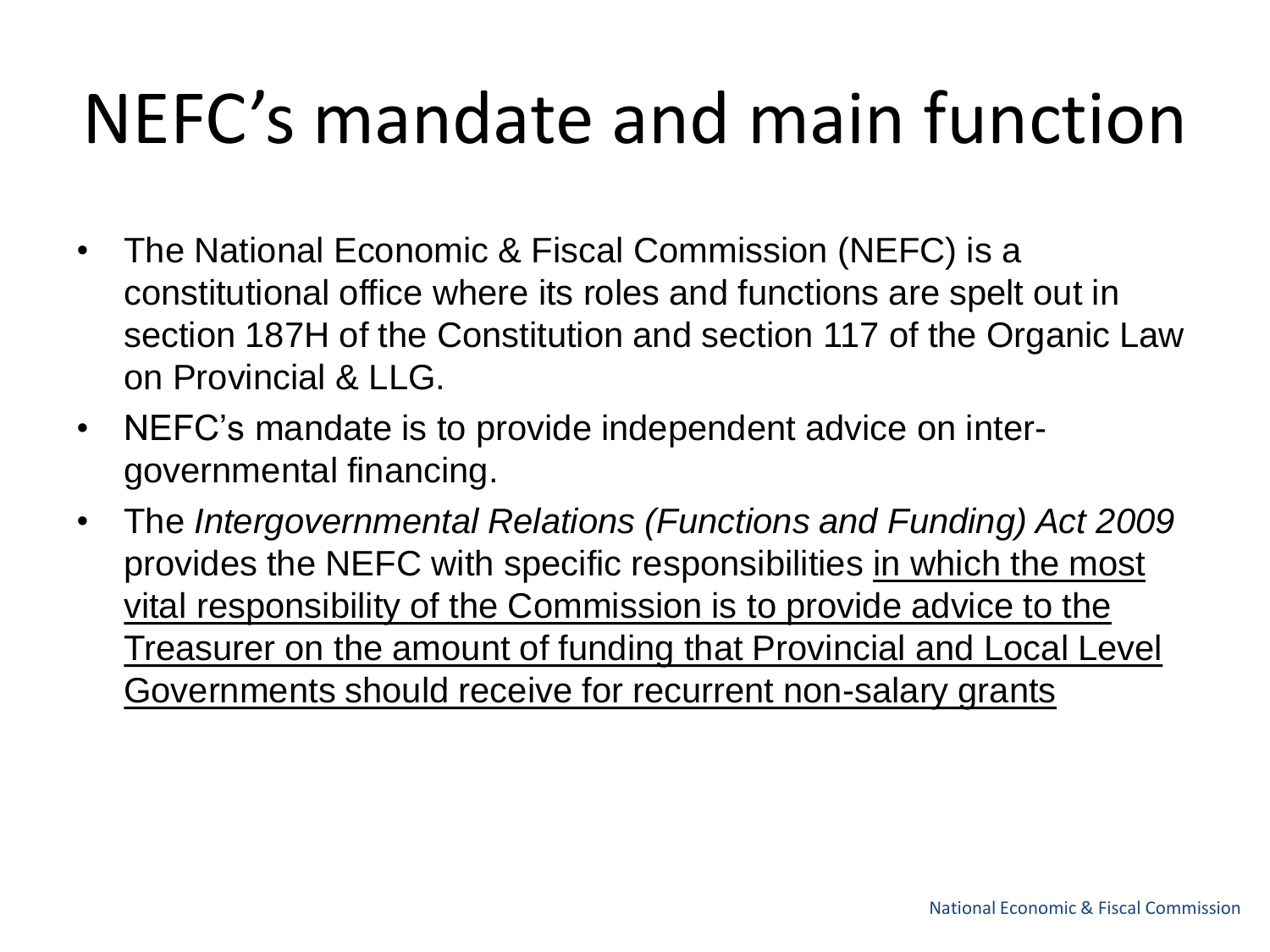- The PNG Planning & Monitoring Responsibility Act 2016 establishes three national frameworks;
	- 1. National Planning Framework
	- 2. National Service Delivery Framework (establish minimum basic core service requirements for all levels of govt. & introduce a SD center network)
	- 3. Monitoring and Evaluation Framework
- How does NEFC's roles contribute to the frameworks especially the National Service Delivery & Monitoring and Evaluation at the subnational levels?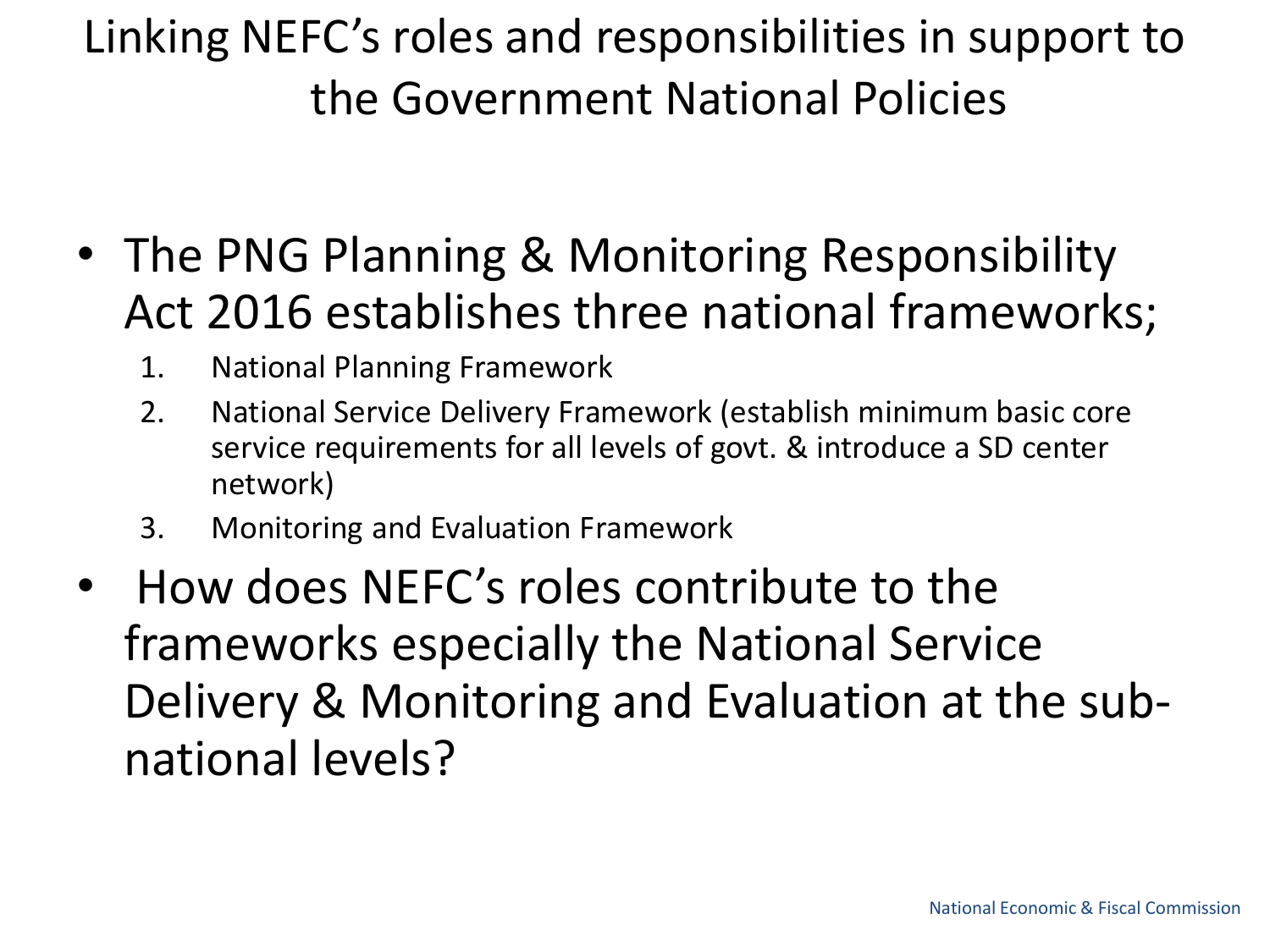### Which part of service delivery does NEFC focus on?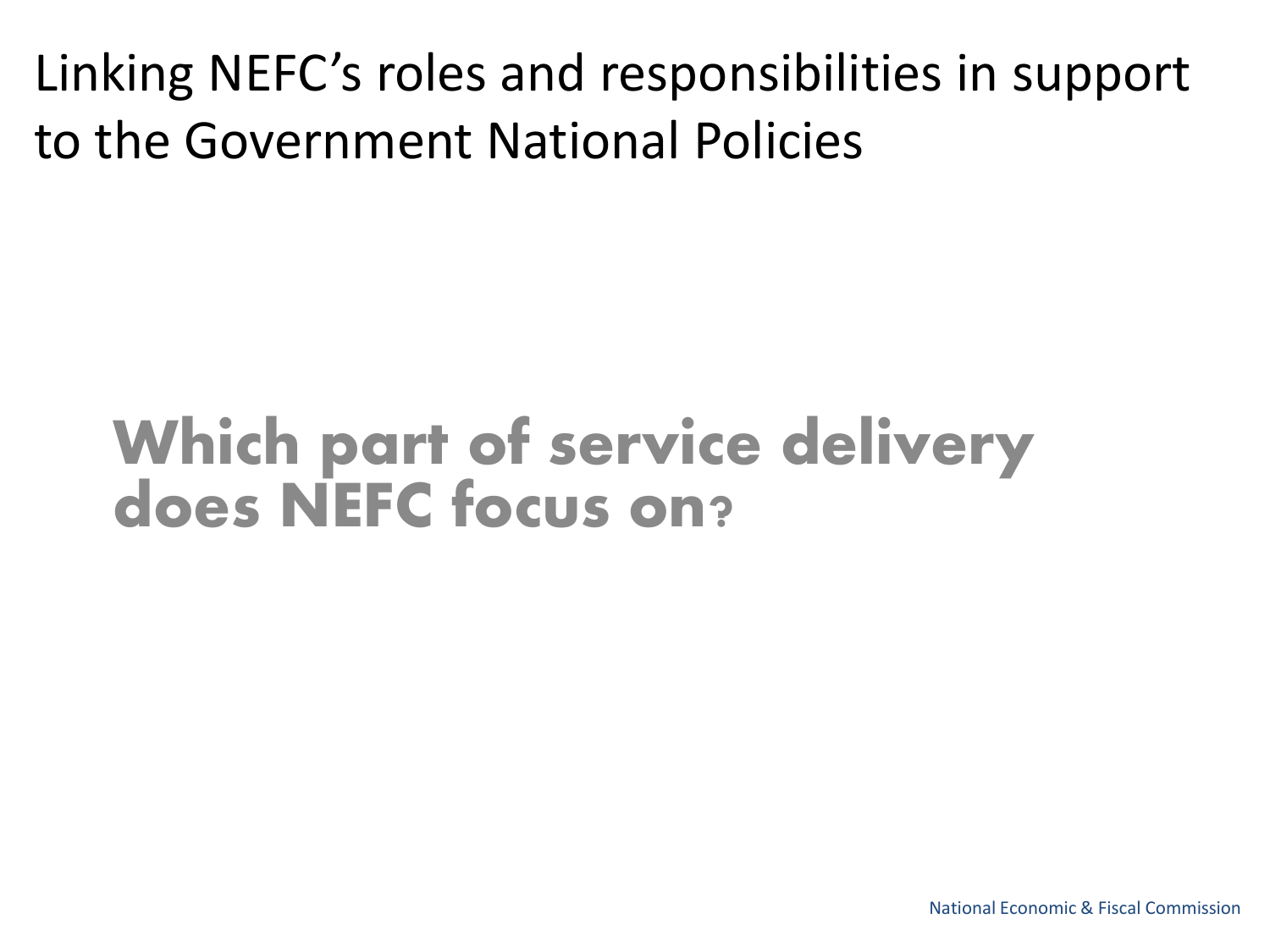The building, rehabilitation and major repairs of the health clinic is **development** or **capital cost**

WEEK

**VEER** 

WEEK

The health worker salary and leave fares are **staffing costs and leave fare grant**

The gas, fuel, medical supplies, training, refrigerator and building maintenance, TA etc is **recurrent goods and services** cost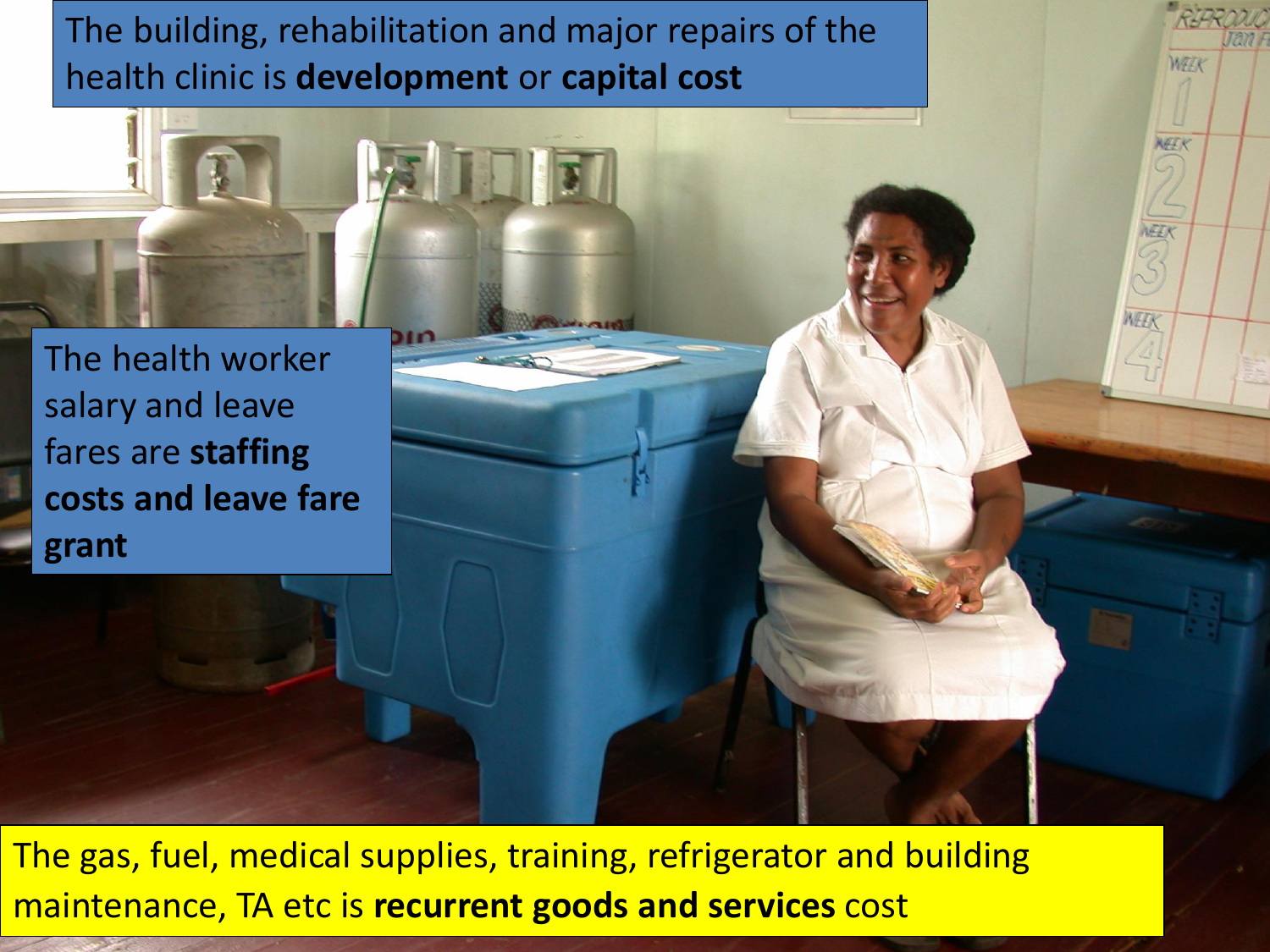#### Sixteen critical policy and Program areas under MTDP 2

1 | Planning & Monitoring 2 Resourcing /Financing 3 Implementation and Procurement 4 Priority Infrastructure 5 Education 6 Health 7 Law & Order 8 Land and Housing 9 Small and Medium Enterprises 10 | Agriculture 11 | Subnational Empowerment 12 Public Sector Reform 13 State Owned Enterprises Reform 14 PNG LNG & SWF 15 Legislative Agenda 16 | Strategic Assets

**Determines** funding through the Functional and LLG Grants:

Inline with National Service Delivery Framework, these Funding targets Sectoral Areas and Activities identified in Governor General Function Assignment Determination

#### *1 Affordability*

An affordable system can be sustained, it offers all parties certainty, and will be less vulnerable to economic fluctuations.

#### *2: Functional Responsibility*

Understanding 'who does what' is of absolute importance.

When we know where responsibility lies, we can then direct resources and develop accountability mechanisms.

#### *3: Funding follows Function*

For the service delivery system to work, each level, needs to have access to an appropriate amount of revenue.

#### *4: Effective Monitoring & Reporting System*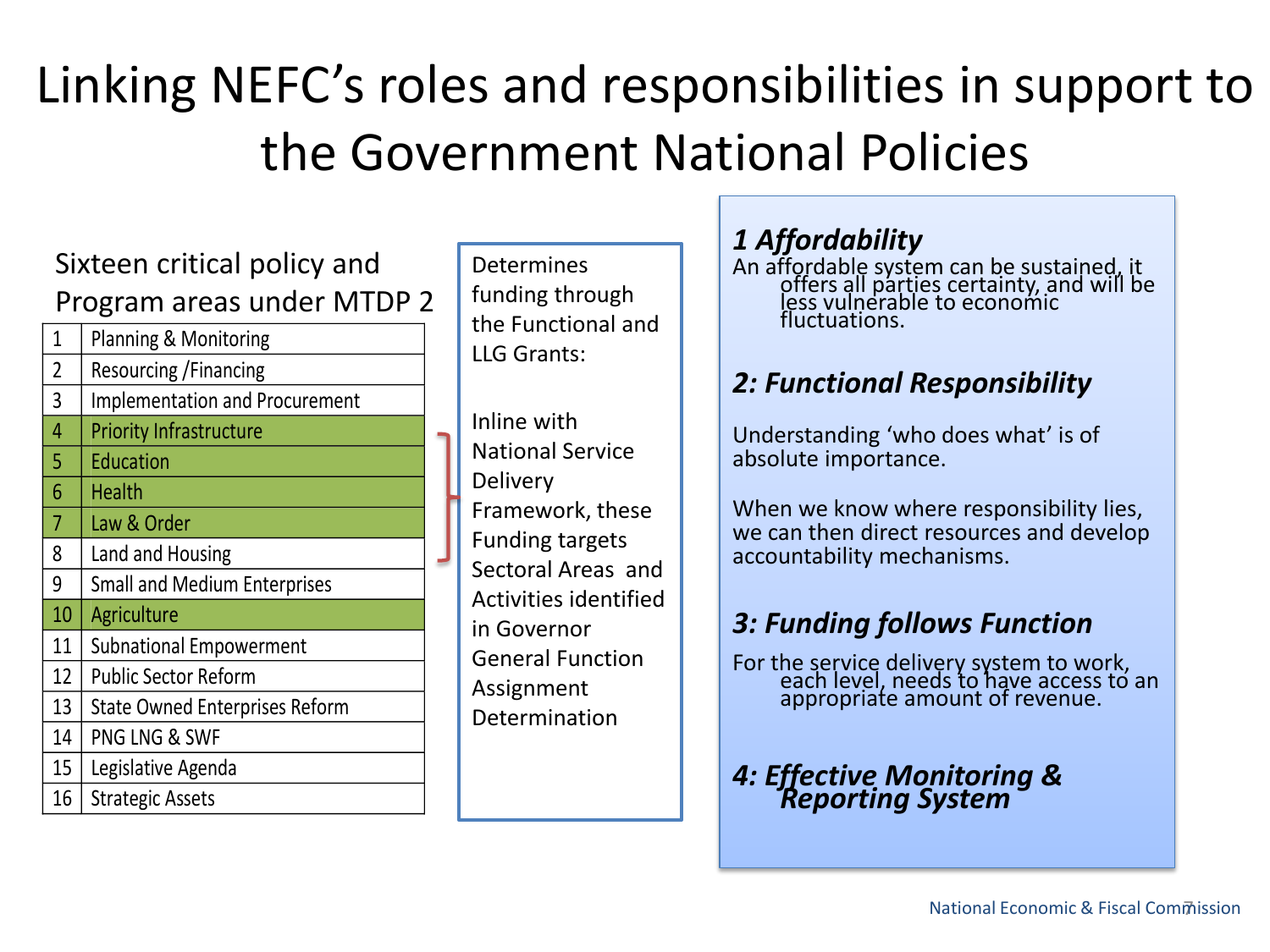#### **Impact of Fiscal Arrangements over the years**





Funding here is strategically located because of resource limitation

Allocating Resources Equitably and Strategically enables an increasing funding for programs and activities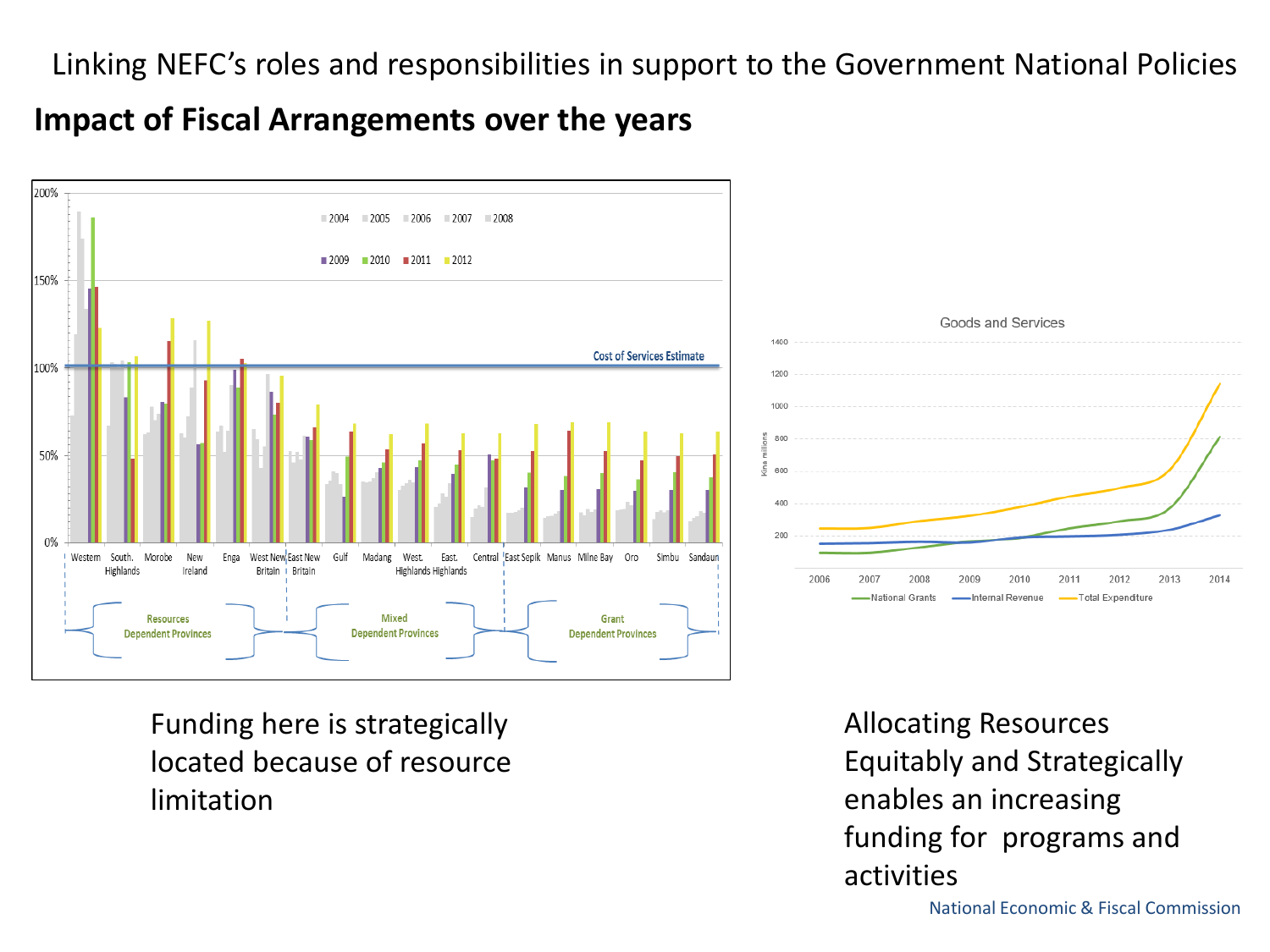- *Under the legislation, the intergovernmental financing system requires that monitoring and reporting of the expenditure on the different types of grants, including service delivery function grants take place.* 
	- The normal process for this to happen is through Department of Treasury's quarterly budget reviews.
	- Further details and clarification on monitoring and reporting responsibilities have been covered in the Budget and Expenditure Instructions issued by the Secretary for Treasury.
	- Among many other considerations, the Instructions also spell out the possible sanctions that can be imposed in the event that grants are not used as originally intended.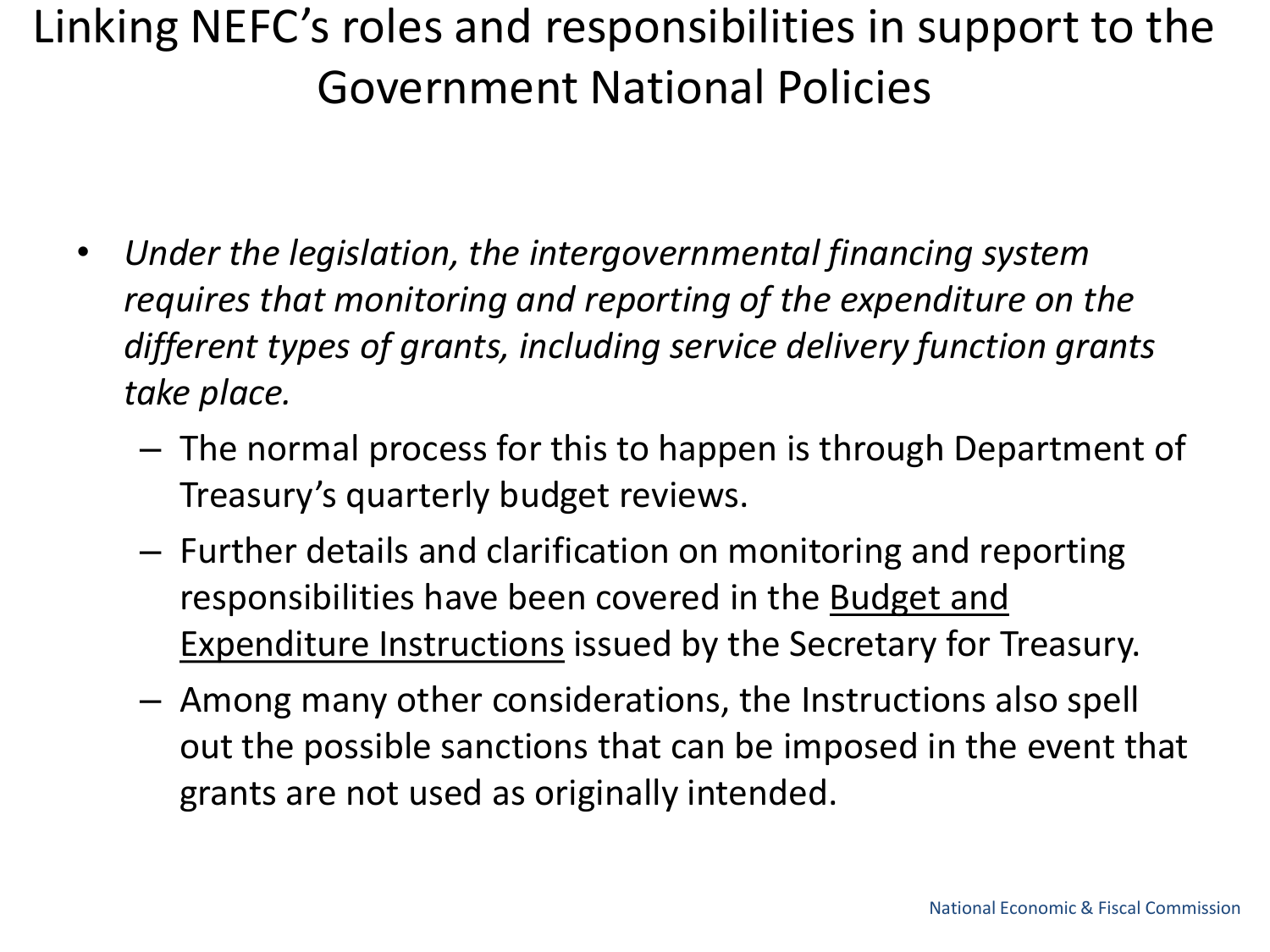# Challenges

Each province, district or LLG faces unique challenges in providing service delivery

- Need for a proper Regular and Quality Reporting, analysis and proper feedback at subnational level
- Clearly establish who is responsible for what to avoid duplication and confusion
- Unavailability of Data
- Resource Constraints late funding releases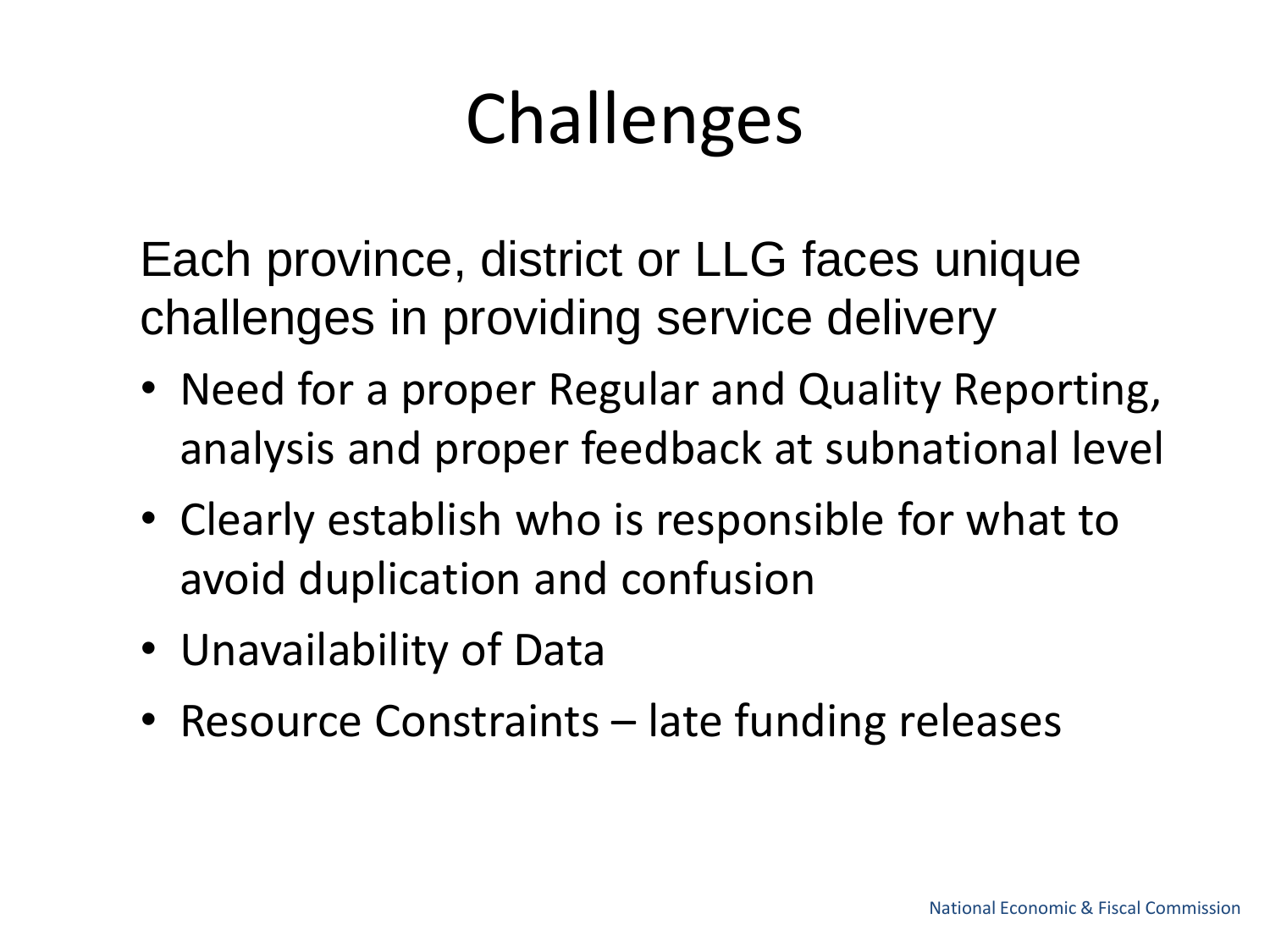## Achieving the Objective

The development of StaRS , MTDP 2, Planning and Monitoring Responsibility Act 2016 which establishes the frameworks;

- Provide holistic approach and guidance for subnational levels in planning, budgeting and expenditure. Including effective Monitoring and Reporting
- Assist national agencies, development partners in measuring performances and progress
- Puts us on paths to achieve principles set out by the **StaRS**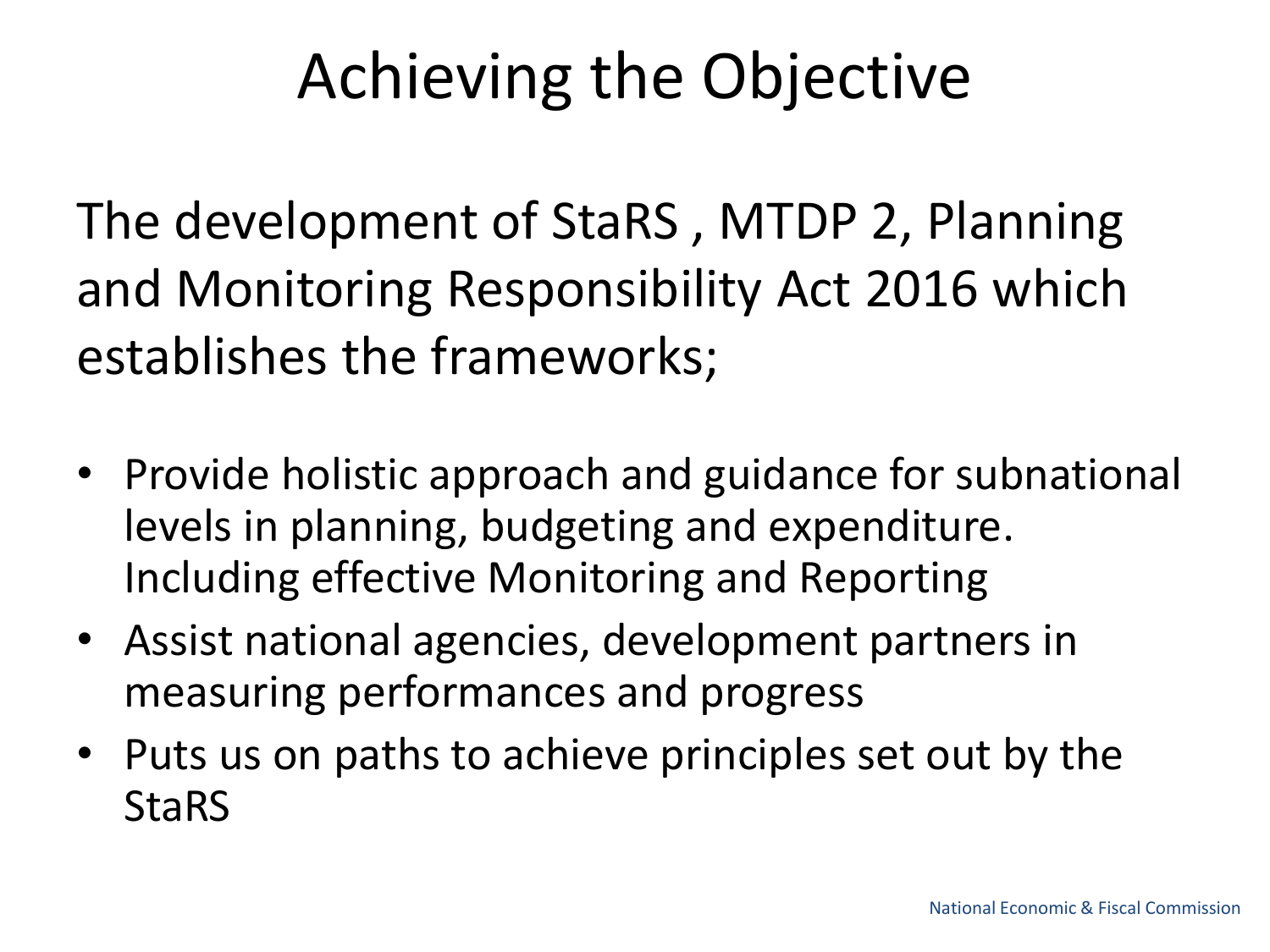#### NEFC's major work activities that supports both National and Subnationals levels contributing to a better service delivery in PNG;

- Fiscal Report
- Revenue Report
- Cost of Services Study
- Annual Provincial Expenditure Review
- Warrant Releases Information
- Regional Workshop
- Provincial Budget Model
- Quality Budget Analysis

#### **New Activities**

- Cost of Services Study Review
- Provincial Expenditure and Scorecard-rating review
- Review of Minimum Priority Activities
- District Expenditure Review
- Personal Emoluments Costing
- City Authorities